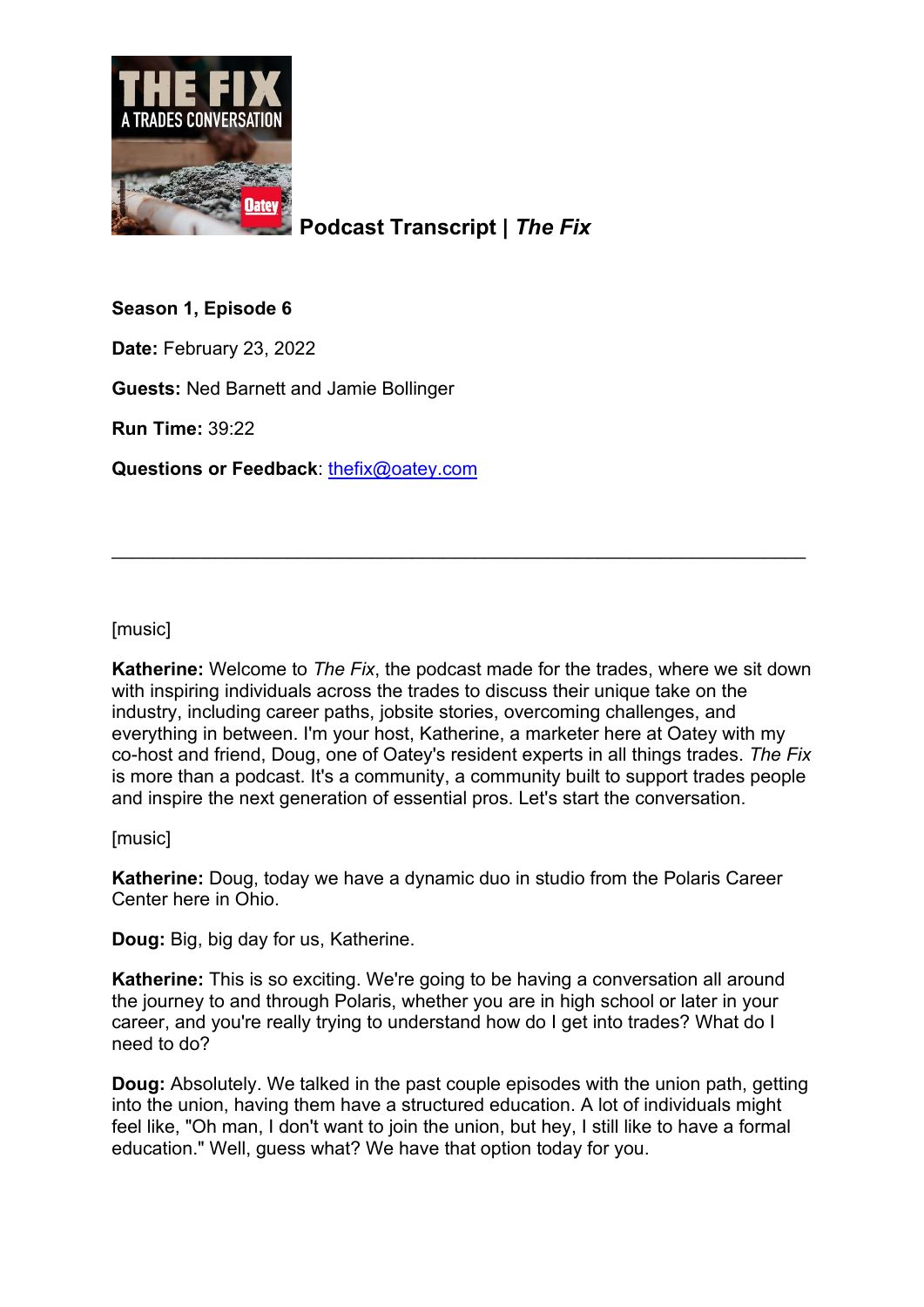**Katherine:** It's awesome. Today we have Ned Barnett who is from Polaris, and he is part of the high school guidance counselor. Also, Jamie Bollinger, the Polaris college and career coordinator. Welcome to you both.

**Ned Barnett:** Thank you very much.

#### **Jamie Bollinger:** Thanks.

**Katherine:** Awesome. Well, let's get right into it. Let's talk a little bit about your overview of your role within the organization and your personal career journey. Ned, can you kick us off?

**Ned:** Sure. I'll start with my journey. I went to college from the generation where either you went to work or you went to college, My grandfather told me I was going to college. I went to college. Changed my majors three times. Ended up in secondary education. I was a math teacher. Finished up my degree. I was at Defiance College in Ohio. Go, Yellow Jackets.

[laughter]

**Katherine:** I got you the plug.

**Ned:** That's right. Then I came back home to Cleveland and actually, I was working in a factory because I graduated at a semester. It wasn't a great time for teachers to be hired. I was working on getting sub jobs and I worked in a factory just to make some money while I was waiting. I ended up getting a long-term subbing job at Polaris and I've been there over 30 years now. Started 11 years as a math teacher and then the rest as a guidance counselor. I have a lot of experience at Polaris.

**Katherine:** That's pretty cool. All right. Jamie, how about you?

**Jamie:** I went to Kent State for my undergrad. My dad liked to call like it a made-up major and it was Human Development and Family Studies and I did nonprofit management. I subbed for a little bit. When I graduated, the market wasn't that great, and then ended up working at Make-A-Wish and a couple other places. Went back to school, did a pilot program at Oberlin College that actually closed after two years, but it was a master's in education and new teaching license in one year. You sold your soul, didn't work.

## **Katherine:** Maybe not cool. [laughs]

**Jamie:** Great. Then I actually was a kindergarten teacher for about six years and moved back from Kansas where I taught migrant students. Came back, couldn't really get into a public school with a master's without much experience, so I just started connecting with people that I knew, ended up at Tri-C for seven years, which was really great. That relationship led me to having a relationship with Polaris. During the COVID time, they were starting to have some conversations. We're seeing that our students are needing this. We love the working relationship we have with you, and they were able to make me an offer and so I left. This is going into year two for me at Polaris.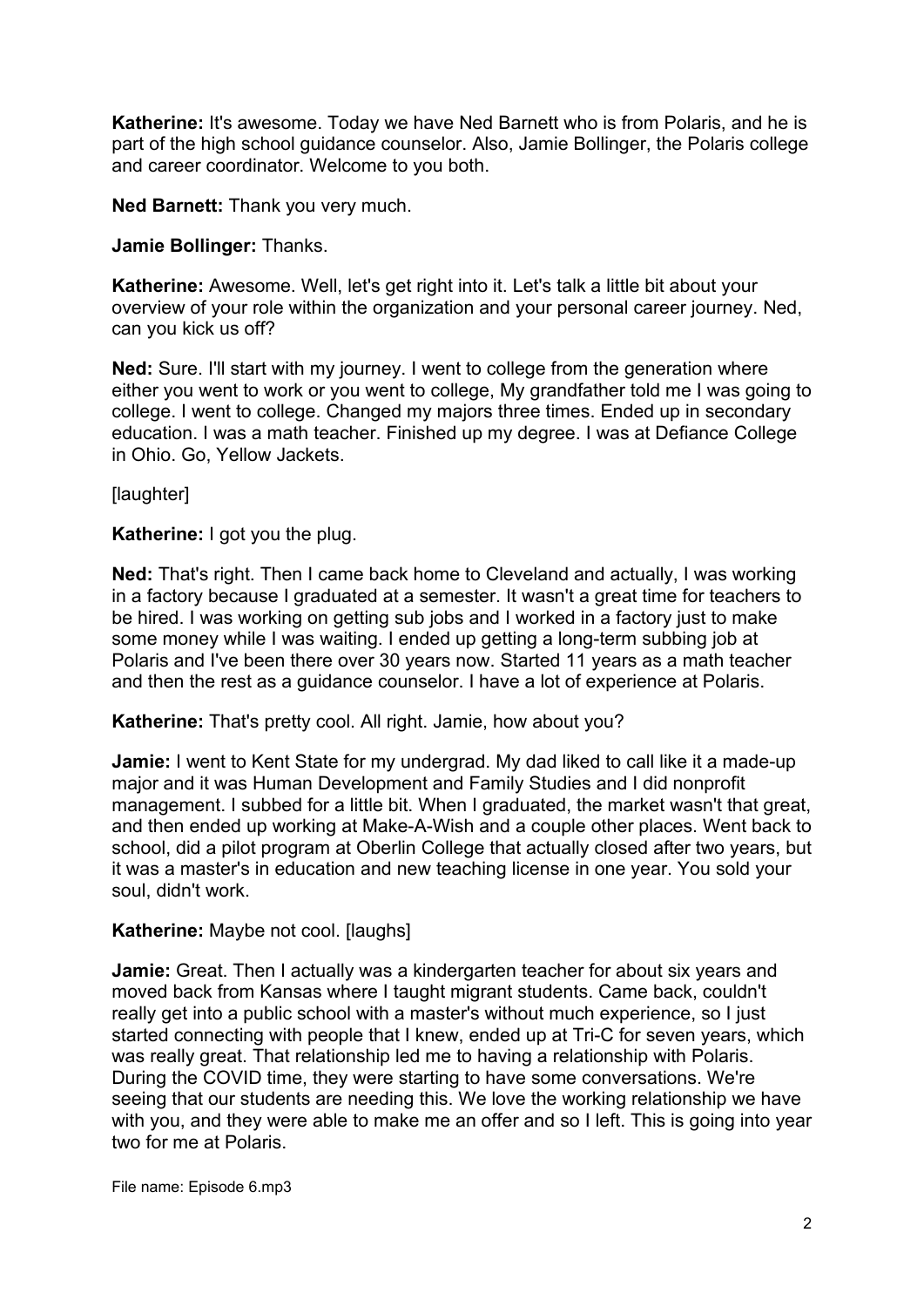**Katherine:** Oh, excellent. That's really cool. We've got the ying and the yang here a little bit, someone who spent most their career at Polaris and someone who's new there. From both your perspectives, tell us why is Polaris such a special place?

**Ned:** Well, I can tell you that a big part of it is we're not a huge school. Staff's probably, I don't know, 60-ish and we're pretty close. We all come from different backgrounds. I come from the traditional college background. Most of our instructors in the trades come from the trade, and then there's a program through Kent State where they can become a licensed teacher if they have so much experience. It's just an odd group, but we fit together well, and it really is more like a family because we're smaller. We really work well together and I'm able to do a lot of the things I can with the students and the teachers because we have such a good relationship.

## **Katherine:** That's great.

# **Doug:** Nice.

**Jamie:** I would say that as a new person there, one of the best things in addition to what Ned said was everybody's there for a really specific reason. Everything that we do, the way we're structured, our strategic plan is all focused around doing what's best for students. Sometimes in a general education, let's say for Ned, math class, math is math and you do it from A to Z, and welding's going to be a different approach for the student.

The student might really like to do these welds and somebody else might be able to do that. Our instructor was a welder, so he's able to come at it from, "I totally understand what this company or that industry's going to want. I'm going to teach it relevant to what it is right now." Not saying math's not relevant, Ned, but it's a different approach. The way that we structure everything at Polaris is focused on what our students need best. Then we work really closely with what does our community need, what do our partner school districts need, what does our industry need. How can we be that partner to fill the multiple on and off ramps that students and adults are coming from?

**Katherine:** What are some of the partnerships that you see on the collegiate side that you guys work with?

**Jamie:** Everything that we do is structured around what the state has developed, basically. We have relevant curriculum that is aligned to what at the Ohio Department of Education says. There are also alignments to Ohio Department of Higher Ed, so every career tech program is aligned to at least an entry-level college class. That's called-- There's multiple names. It's a CTAG, a CTAN, a (CT)2. Every student leaving a career tech program is going to have at least one college credit opportunity with a class. Part of my role and why we created it was there's a lot of opportunities for us to have multiple partnerships with other colleges.

Tri-C is a very natural transition plan for a lot of our students. We've got additional articulation agreements where we've worked with faculty and articulation and transfer at Tri-C specifically saying our medical profession students, this is what they're learning, here's the content, here are the clinical hours, here are their industry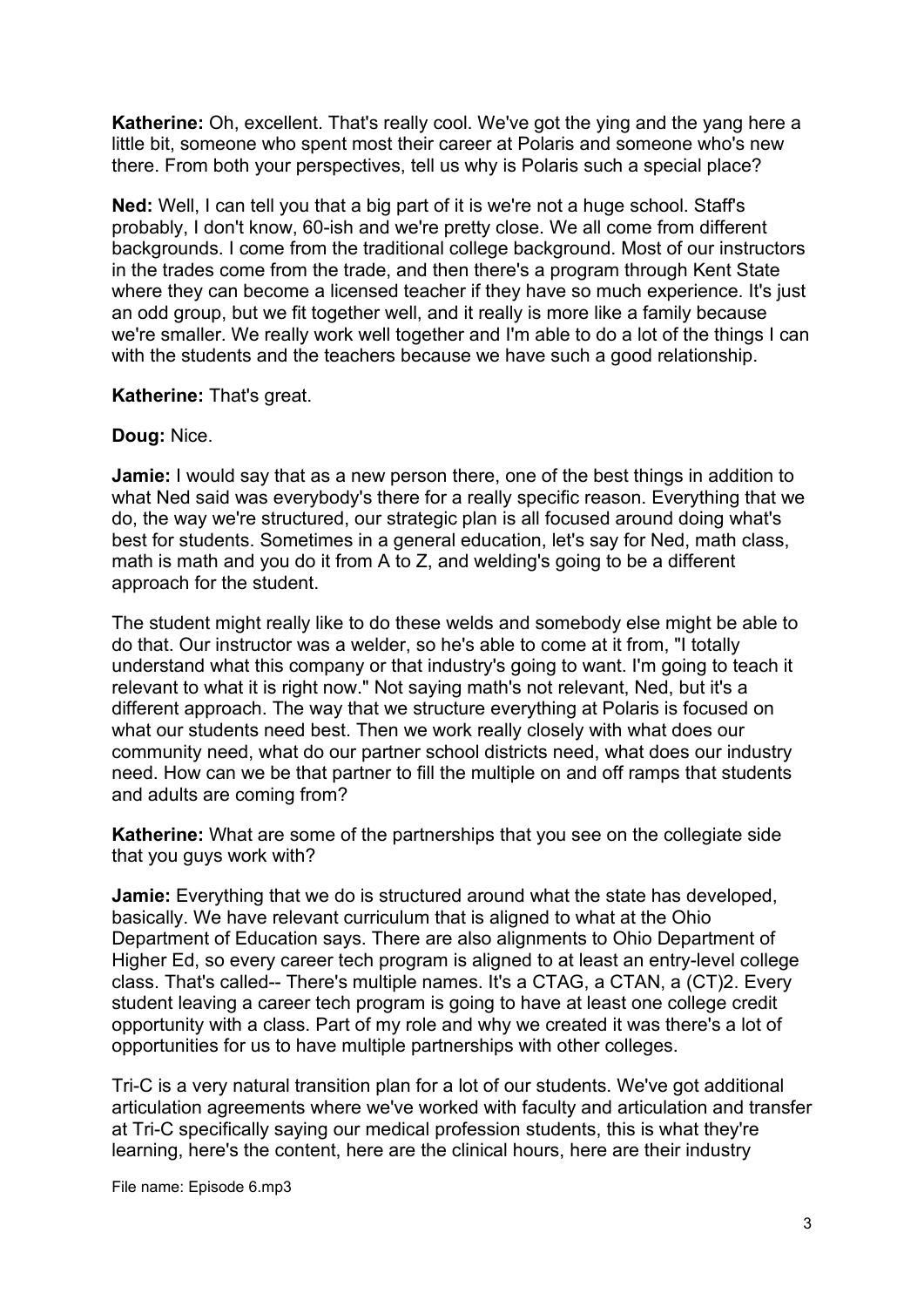credentials. If this student leaves Polaris and transitions into a nursing program at Tri-C, what are the prior learning credits that they can get? How does that ST&A transfer into this?

Same thing with every other program that we have in our building. We create those pipelines. When you leave our building and your program, you know exactly what it looks like to go to Tri-C, go to LCC, go to CSU, go to Kent. We're working on private schools right now who have really the COVID world, are in need of enrollment just like any other school.

Using our community college partners and using the statewide initiatives that are already put out by Ohio Department of Higher Ed has allowed us to say, "Hey, these are these other public schools that you have transfer agreements with. Why not just have one instead of that student transferring directly with us?" The last two years, we've been working specifically with Baldwin Wallace, and they are a great partner and we're basically using the transfer pathways they already have from LCC and Tri-C to say this alignment's aren't even done. Let's just create something from a one-toone perspective to create, not duplicate learning for students.

**Katherine:** That's awesome. So inspiring to hear, and I love the connection for those who feel like, "Oh, I'm just going into a career center," or, "Hey, I want to go to college or maybe get a couple credits, but I also really have this passion to go into a career center that there is a lot of different avenues," and that's the whole key. How do you learn about a lot of those different avenues? Getting into that then, how do we help students seeking a career in the trades and not just even students, but those who maybe are a little bit later after their high school years? Ned, this is tying back into you. Or, I'm sorry, it's not tying. Ned, I'm going to mess this up. I'm sorry.

[laughter]

**Ned:** That's okay. No. It's okay. Listen, I've been there a long time. I know a lot of stuff.

[laughter]

**Jamie:** We intermix so much too, so we'll jump in on each other.

**Katherine:** I know. We'll get this. Ned, let's talk about the high school. How do you guys start the conversation? Where are your partnerships with the schools, the parents, the students?

**Ned:** We have excellent relationships with all of the schools we work with. There are six districts, and we start connecting with the kids in 8th grade. We have a whole enrollment department because we are a school of choice. Therefore, the students choose to come to us. For our livelihood, we need him to be there. That's why it's so important we have a whole staff that does that enrollment.

File name: Episode 6.mp3 We start with 8th grade where they can come in. They do a quick tour. Basically, they tour our building. Our students are out in the hallways with a presentation. Sometimes they get a quick tour of the building, or the- I'm sorry, the lab. We touch every single 8th grader in all the districts that come to us. We also have in the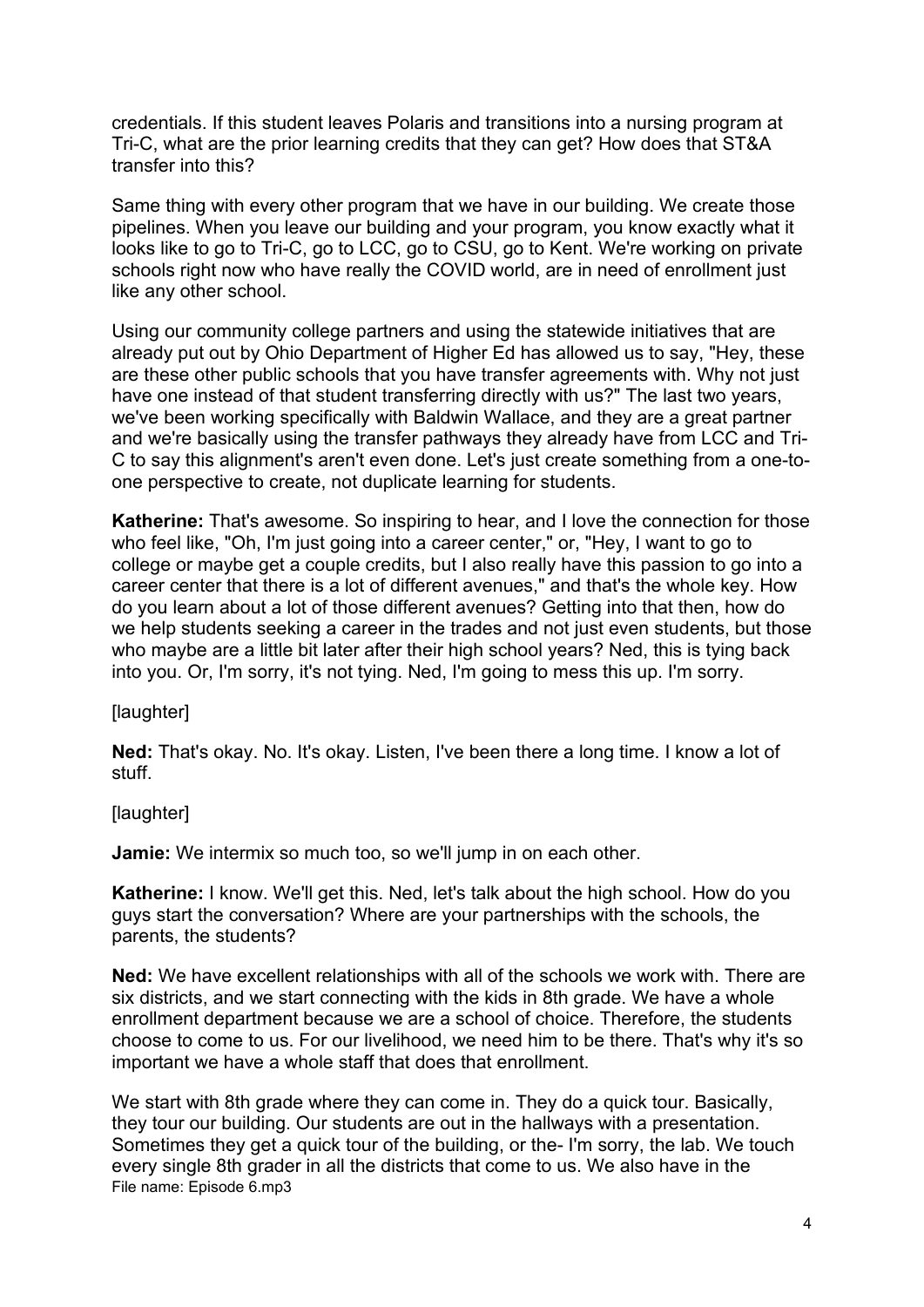summer- it's coming back this year, I believe, essentially, summer camps where some of the programs will do a cosmetology, you'll have something related to that field or criminal justice will do something related to that field for a week or two with the students.

That's just another opportunity to get them in our labs because we really think we do a good job and when you come and see us, we think that we shine. We want to get them in the building. Then same thing, 9th grade, we do an open house specific to 9th graders, where they can come in, see our-- but now they're going to go into the classrooms, they're going to see the teachers, the students. We have students there, we have student ambassadors that are there because, ultimately, the teachers do a great job, but the students are the ones who get the other students to listen and see what it's all about.

Then we continue 10th grade. Right now, we're just in the middle of our marketing for 10th graders because they come to us as 11th graders, where we have a series where they sign up to come see three programs. They come over for the day, they see three programs, we had an open house, and now it's the application process. We're going through that application process where we reach out to those people that have applied.

We have these career tech Thursday visits, today was our first one where, hey, you've seen the show, you've seen our open house, come to a real day at Polaris. This is what it's like for three hours as a junior welder. This is what it's like for three hours in our medical assisting program. We're just trying to touch them all the time. See what we do, come see us. We think that if you see us, you're going to like us, and you're going to want to be here.

**Katherine:** For sure. Then I would imagine, Jamie, then your approach is very different. How do you engage with potential students that are going to come in and how do you market to them and really start to talk to tell about the benefits of Polaris?

**Jamie:** I mean, there's one of me, so I can't really pop to every single class, but we create these pathways sheets that are saying if you're in this criminal justice program, this is what you're going to learn throughout the whole year. If you're successful in A, B, and C, then you're going to be able to be eligible for this industry credential. For CJ, specifically, you are certified in dispatch. If you want to go and get a dispatch job after you're done with high school, and maybe that's your career path, that's great. This certification will allow you to do that. If you want to be a police officer in the future, then this is an opportunity for you to do classes and do all of that because you can't do police academy until you're 21.

We do these I will call them cell sheets. Here's the potential college credits you're eligible for, here are the potential credentials. We have lots of levels so if one student isn't going to be able to get this because it's a little bit of a higher caliber, then they're still going to be able to get this. We level it so every student's able to come in and achieve that, what's their best level.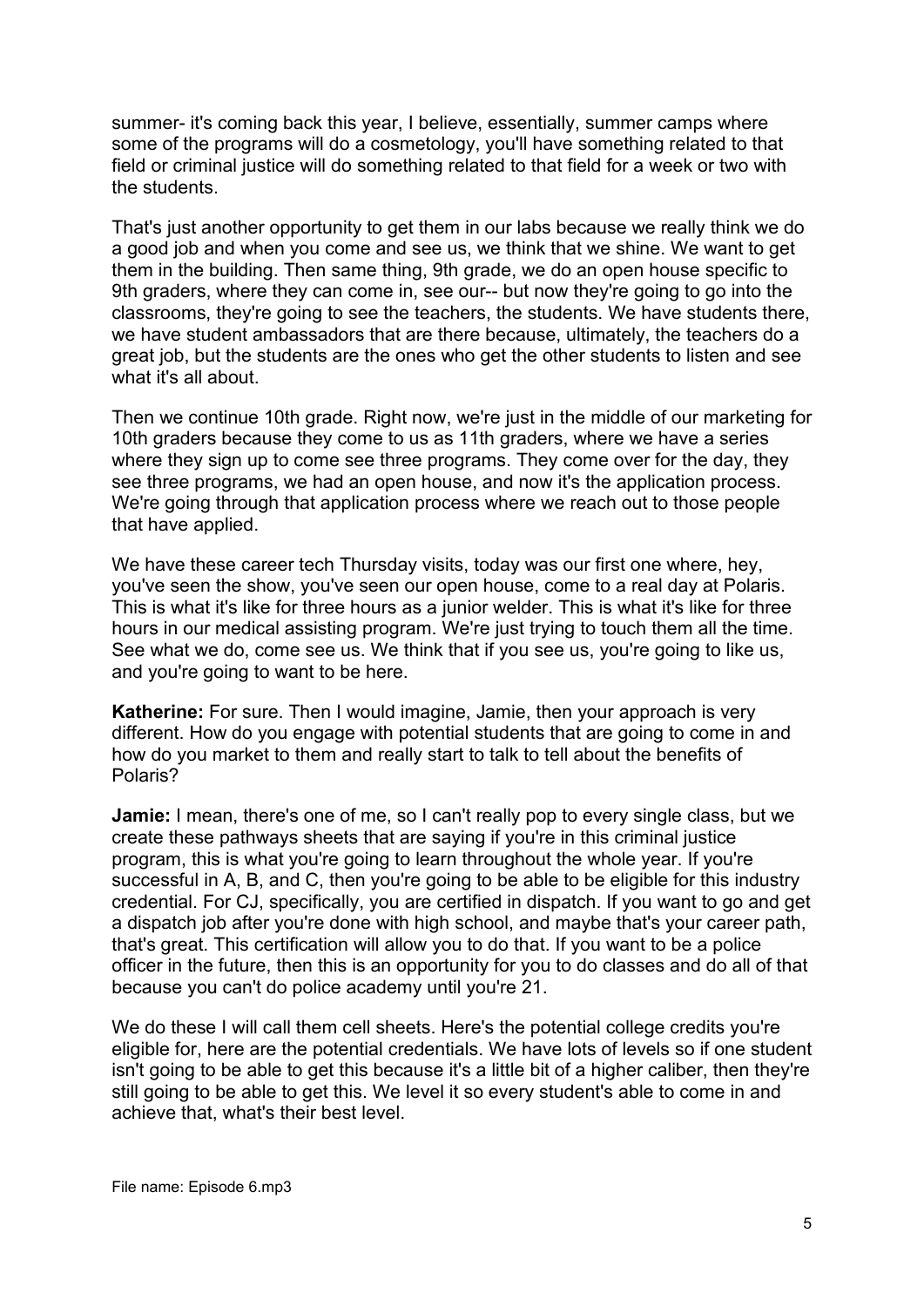We do that for every program. Part of the selling for the families, what's my kid going to get when they are done with this program? There's a lot of different opportunities for students to earn college credit. College Credit Plus is something right now. Some students are taking college classes while they're in high school. If I'm taking college English, I don't have to take a high school English. Sometimes, we had that open house the other night, and had-- What do we have? 1,000 families or people that came in.

**Ned:** 1,000 people came and our table was slammed the whole time and it's all questions about, "What am I going to get at the end of this?"

**Jamie:** I'm taking AP, I don't want to do this.

**Ned:** How does it all work?

**Jamie:** We just have that specific conversation, but as students, all our students at Polaris, they start to have that conversation. I mostly introduced myself, this is what I can do. Here's where my office is, and I just take turns every month popping into different classes. Hey, Miss B is available if you have any questions. If I know a student's taking CCP or AP, we talk about how is that going to fit into whatever else is going on.

Then, seniors, I have an individual senior meeting with every student. What's your plan? What are you thinking, we start this in August? I think I want to go to school, but I don't know about money. I think I want to continue in my internship that I've been doing in machining but they said they'll pay for me to go back to school, but I got to work. How do I do that all together? We come up with this plan, get some emails going, and just do some regular check-ins. Copy your parents on those emails. Who's your support person, and we triage who really needs a lot of handholding. Some students I meet with, I did early admission, I did 10 applications in September, this is what I'm doing and I'm like, "Awesome."

**Katherine:** Good. When I imagine, it's so dynamic and all the different opportunities, it's hard. There's not just one custom fit. I think that's the big discussion here too, is that no matter your age, or no matter what you want to go into, just start to have the conversation. 1.000 families? Were you guys shocked with that big of a turnout?

**Ned:** We were. Well, we never know what to expect, especially coming off of COVID and not being able to do a lot of the activities last year. That's very important to us, obviously, because we are a school of choice. That's like the cherry on top of the sundae, seeing all these people come and enjoying what we're doing and validation of what we do.

**Katherine:** That's great. Congratulations. That's a pretty cool accomplishment. Especially just like you said, having the conversation, opening up that dialogue, starting to say, "Hey, this is what possibilities could look like." I'm curious about what type of-- I think there's so many options now for students too, that's a really important thing for them to figure out.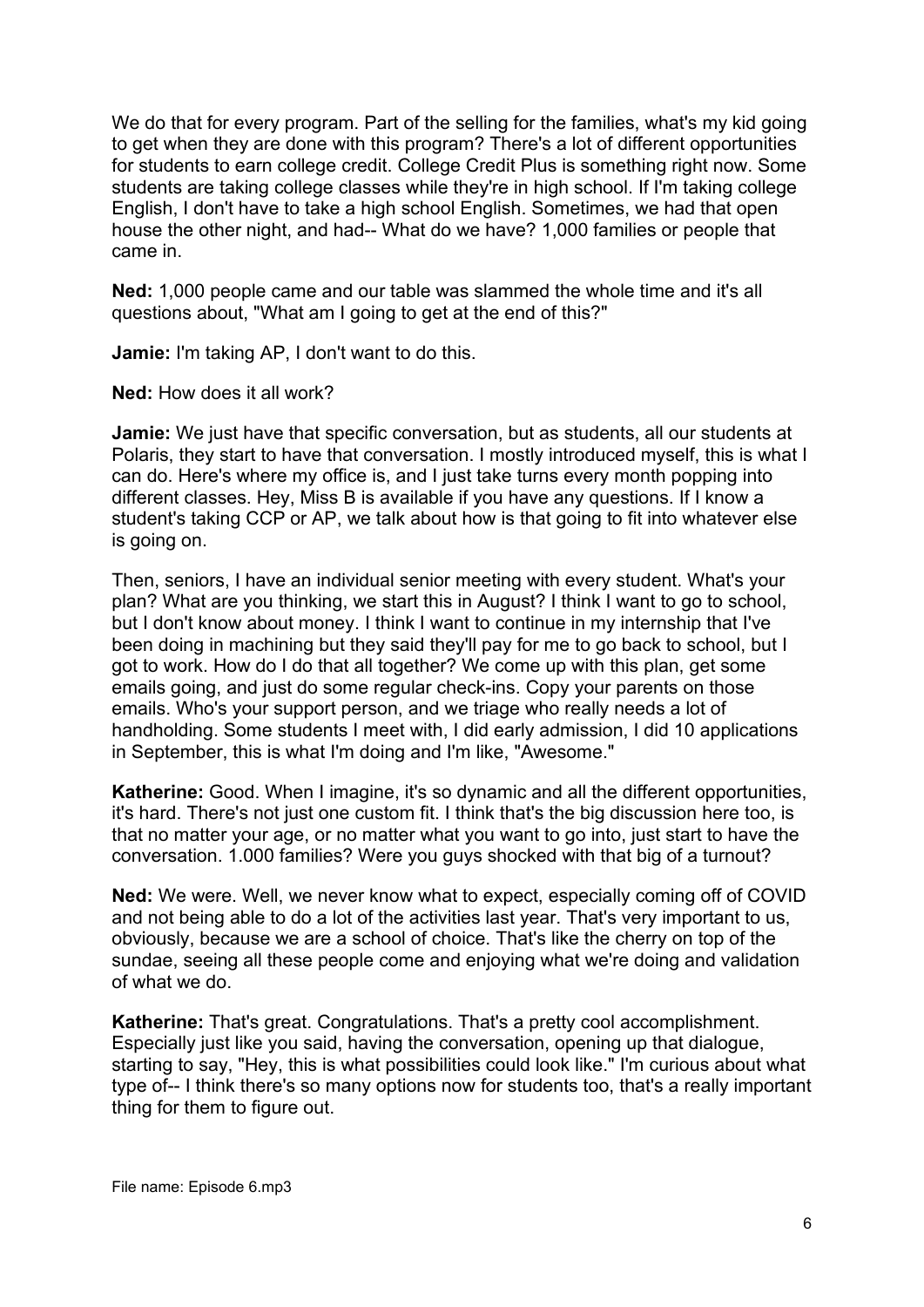**Ned:** Absolutely. You said it. Certainly, the schools we work with and there's presentations, we talk about opportunities that are out there and those are all great things, but what is most important is that connection you talk about because every situation is different. You're not going to know that until you sit down and talk with that individual and have a conversation and what they're thinking about. They come from all different kinds of experiences. As Jamie said, sometimes she talks to a student and they're ready to go. They don't even need us. That's great.

Sometimes the kids are coming from-- They're going to be the first-generation college student in their family. They just don't know what they don't know. You have to walk them through that and know that it's okay to ask these questions and guess what? It's confusing. I've been doing this over 30 years. It's confusing to me.

## [laughter]

**Ned:** The good thing is I've been around for 30 years and I know who to ask when I'm confused. That's a hard skill for students to have, you know what I mean? That's what we're all learning, but especially when you're 16, 17, and 18 years old.

**Katherine:** Sure. I'm going to ask a tough question for you guys to answer and I'm going to play the role as the parent. What is the best advice- I want to hear both of your answers for this, that you would give to a parent on how they can best help navigate for their children towards success in the trades and how they can help support them and some helpful tips to those parents?

**Ned:** That's a big question. Well, the first thing I would say to the parents is to, number one, be open-minded about what it looks like and what a career looks like. I think I'm from the old school, like I said, my grandpa, said, "You're either going to work or you're going to college." Well, there's a lot of in-betweens now, as we've been talking about. The journey starts in one place and who knows where it ends up?

Just keep your opportunities open. Keep that along the way. As far as what I would tell them as far as tips is number one, go to every single meeting, information session that your school, that the colleges you're interested in offer. When you go, don't just listen, talk to somebody, make a connection there, because you need someone that's going to be your advocate in those situations.

## **Katherine:** Yes. Great advice.

**Ned:** Like anything in this world, it's a complicated situation. Every school that you can potentially go to is its own little place that has things that are hard to figure out. The best way to figure that out is to get an advocate, get to someone that knows your name and you know their name and you can ask them. At Polaris, I've had all this experience at Polaris. One of the great things I love about working with Jamie is she has all these connections because her job was not only to work with me at Polaris but everybody else like me in the other schools and the other colleges. I say, "Hey, how do we do this?" she knows the person to call at that school. That's fantastic. Again, that's the kind of connections that we need to make and to the parents, that's what I'd say. Make those connections.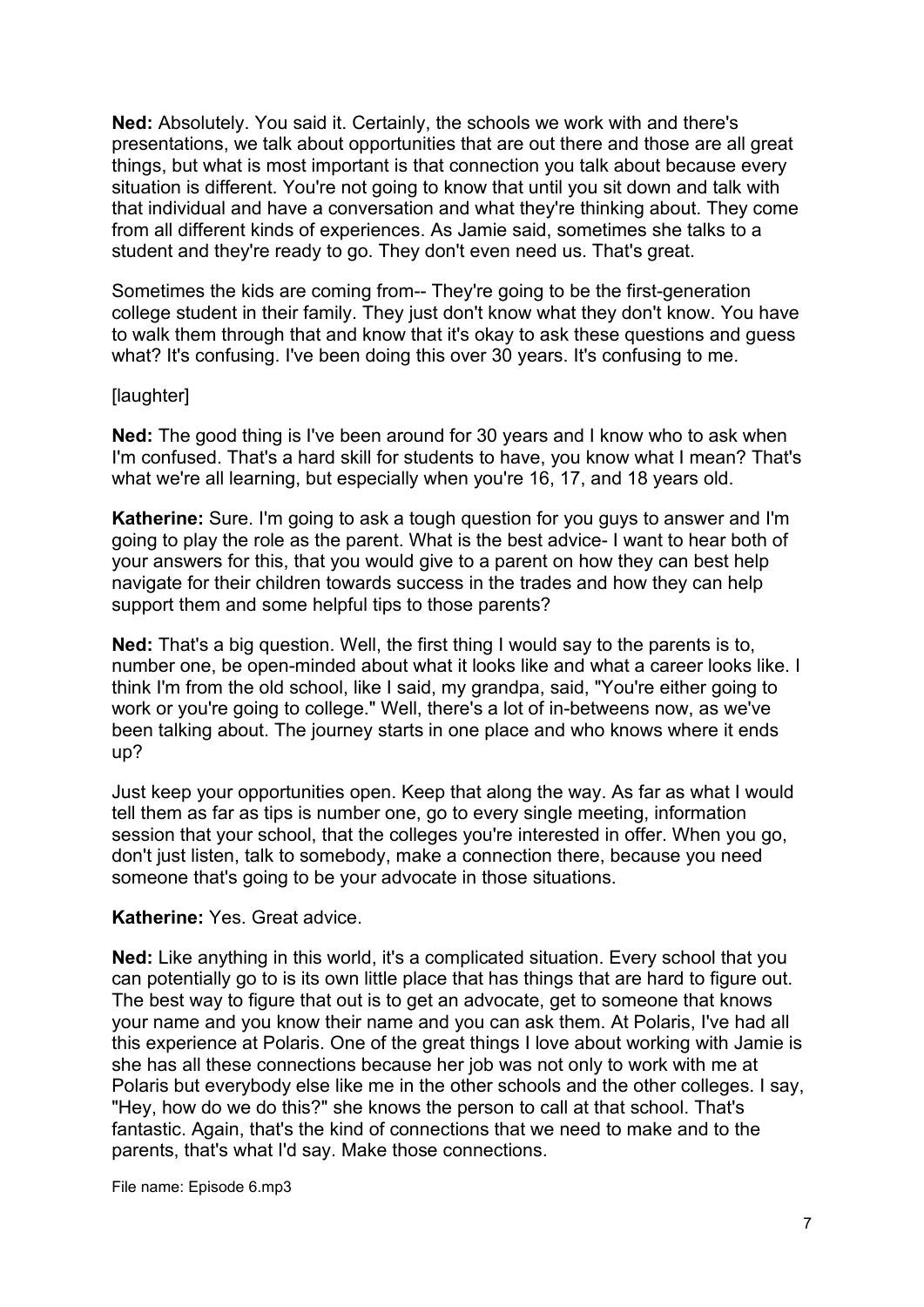#### **Katherine:** Yes. No, that's great. Awesome.

**Jamie:** I'd say in middle school and when you start to get in high school, there's a lot of electives or choices you can take. If you're taking an intro to engineering class and that's really interesting to you or you absolutely-- it was not jam, then that gives you a little bit of an experience, especially in middle school because I think they're-- My, sister's a middle school teacher. They're like on a rotating wheel. What's that called? They're only doing it for a couple of weeks.

**Ned:** They have an eight-week session.

**Jamie:** Yes. That's what it is. Taking some of those classes, all of our partner districts in middle school, they wouldn't know they're really CTE classes. They're introductory classes to different programs that then translate into what we have at Polaris. Encourage your student to take some classes that they might not even know what it is or look at that description when you're doing scheduling and things like that. That just opens your students' eyes. When I'm working with high school students, everything is social media nowadays. I don't TikTok. I don't Snapchat, but everybody's got that. [laughs]

**Doug:** Oh my God, you are my best friend. [laughs] You know what? I just figured out six months ago that an app isn't my order at the restaurant.

## [laughter]

**Jamie:** I seriously did not even get Facebook until it was maybe 2007. I don't know. When I was a senior in college, it became a thing. I do Facebook and Instagram, but the students will do TikTok, they'll do Snapchat. They do all that stuff. I encourage them, follow schools that you think you're interested in on social media. They're going to show you some stuff. Do you feel like that would be a place where you would fit? Now it's follow some companies that you know are local. Google whatever and try to follow them, because I'm sure you guys have social media presence, because that is the way that they communicate.

**Katherine:** Yes, and I think the social media presence, we definitely see within the plumbing community, specifically on Instagram, is phenomenal. I think once people view and see this community that's on there, they start to understand like, "Oh, maybe that perception of what I thought was different and maybe there really is an opportunity for me to come be a part of a growing organization, or start my own business, or have the flexibility that I really would like in my life."

**Jamie:** Or whatever they're doing on that video or whatever they're sharing, "Oh, that's really what that is? I really thought it was this," so it's you don't know what you don't know at that point. So many times we're trying to have that. Did you watch something on YouTube? I'm not sending a student something to read. I'm sending you a five-minute video on what this career looks like.

**Katherine:** Which the watch?

**Jamie:** Which the watch, right.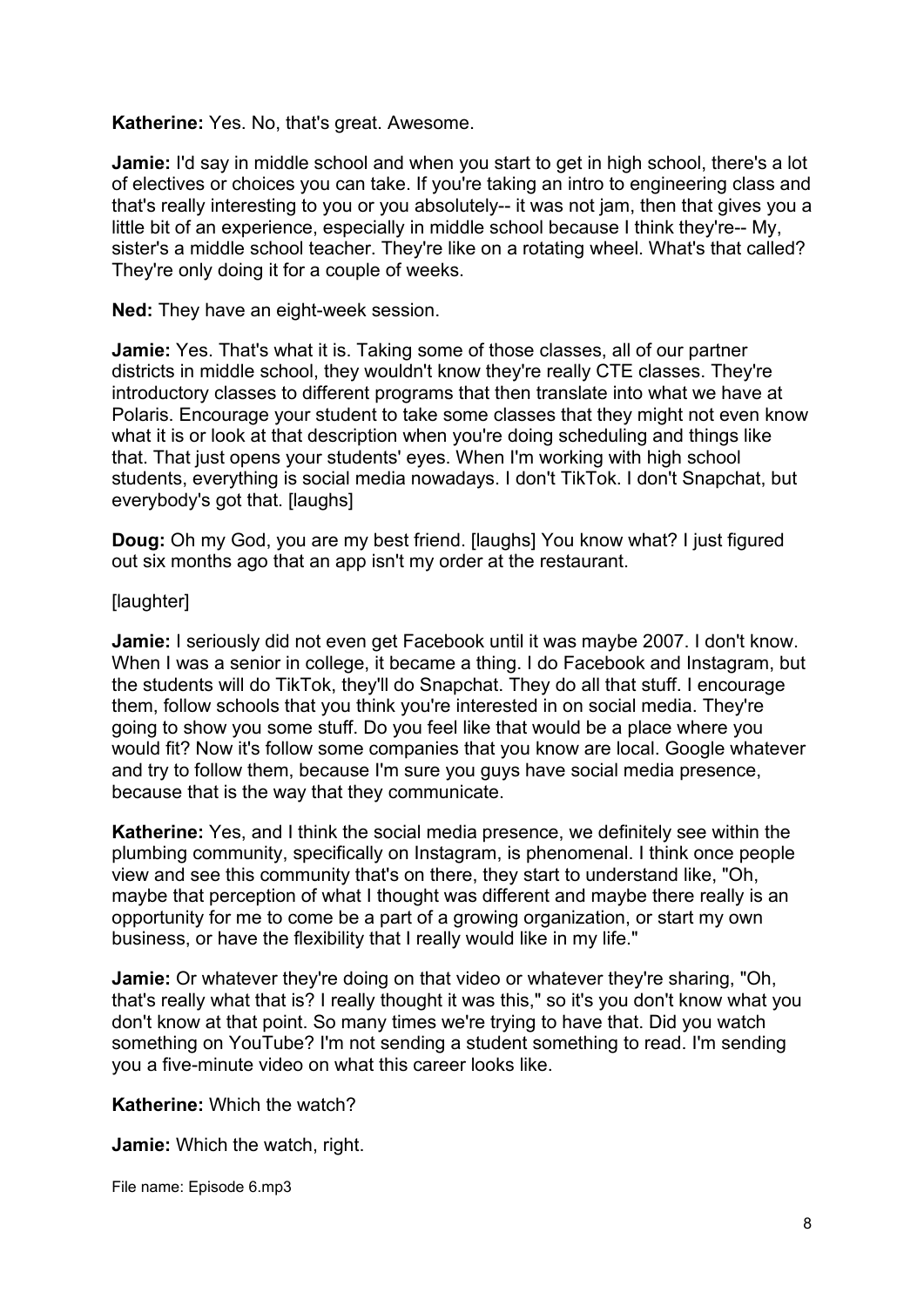**Katherine:** Absolutely. I have to also say, because this is one question we ask a lot on social at least once a year. We in our community are plumbers by trade and they'll say, everyone will say what do people perceive that plumbers do all day? Everyone says, we play with poop. I don't play with poop all day. That's the one they would always come back. I understand and, Doug, you can speak to this, plumbing is so much more than that. It's understanding mathematics, it's understanding how good water, clean water gets into a home and how wastewater leaves a home and how things need to be positioned properly. You make sure that you have the right venting and the right system to support a house.

**Doug:** Actually, we were trained and taught that we were the protectors of the public health. Without proper sanitation relief and potable water influx into a building, the sanitary conditions can get unstable. You can leave the bacteria, disease, health issues, all kinds of stuff. People need to understand that the importance of your job may not be right in front of you, but in the big picture it's a key component to everything.

**Ned:** Sure. Like I said, I come from that traditional academic, going to become a teacher background, but the best thing that ever happened to me was coming to the career center because I could take that math knowledge that I had and now I could put it to practice. I could see, "Oh, this is why it's important." I'm not just doing the math problems that the teachers assigned me to do, there's a real-life application.

I remember with our machine trades class, I started a trigonometry class and they all signed up for it because I was making that connection that they needed that they saw directly from their teacher. All of a sudden, I had all these kids who would not have taken that class if it wasn't for that connection I was able to make with them and that teacher, and it was fantastic and it really opened my eyes.

I always feel like I landed at Polaris for a reason. That wasn't something I was looking for, I wanted to do teaching, I wanted a job, but it was like, "Wow, I'm at this place where I can not only work with kids which is what I want to do, I can see the practical application to the things that I'm teaching them." That really was just one of the reasons I love it, to stay at Polaris and love being there, and I've been there so long.

**Jamie:** We'll see that sometimes. The student will be like, "Oh, I get As, Bs and Cs at my homeschool, but I got all As here because culinary is just my thing." Everything that goes on in that class, they'll say, "I'm not good at 'math' at my homeschool, but I can do math when I'm in the kitchen and measuring it and doing it that." Sometimes it's just that real-world application that just speaks to them.

**Katherine:** I agree, that's how I learn. Get my hands on it, get into the middle of it, figure out what works, what doesn't work, clean up my messes, that type of stuff. Let's talk a little bit about funding and getting into the school. Are there scholarships? Is there funding available? Is there a way to connect and get high school credit and college credit? Could one of you speak to that?

**Ned:** I can a little bit. As far as the school goes, we are a high school, so we have a board of education and we're funded by the State of Ohio, just like any school would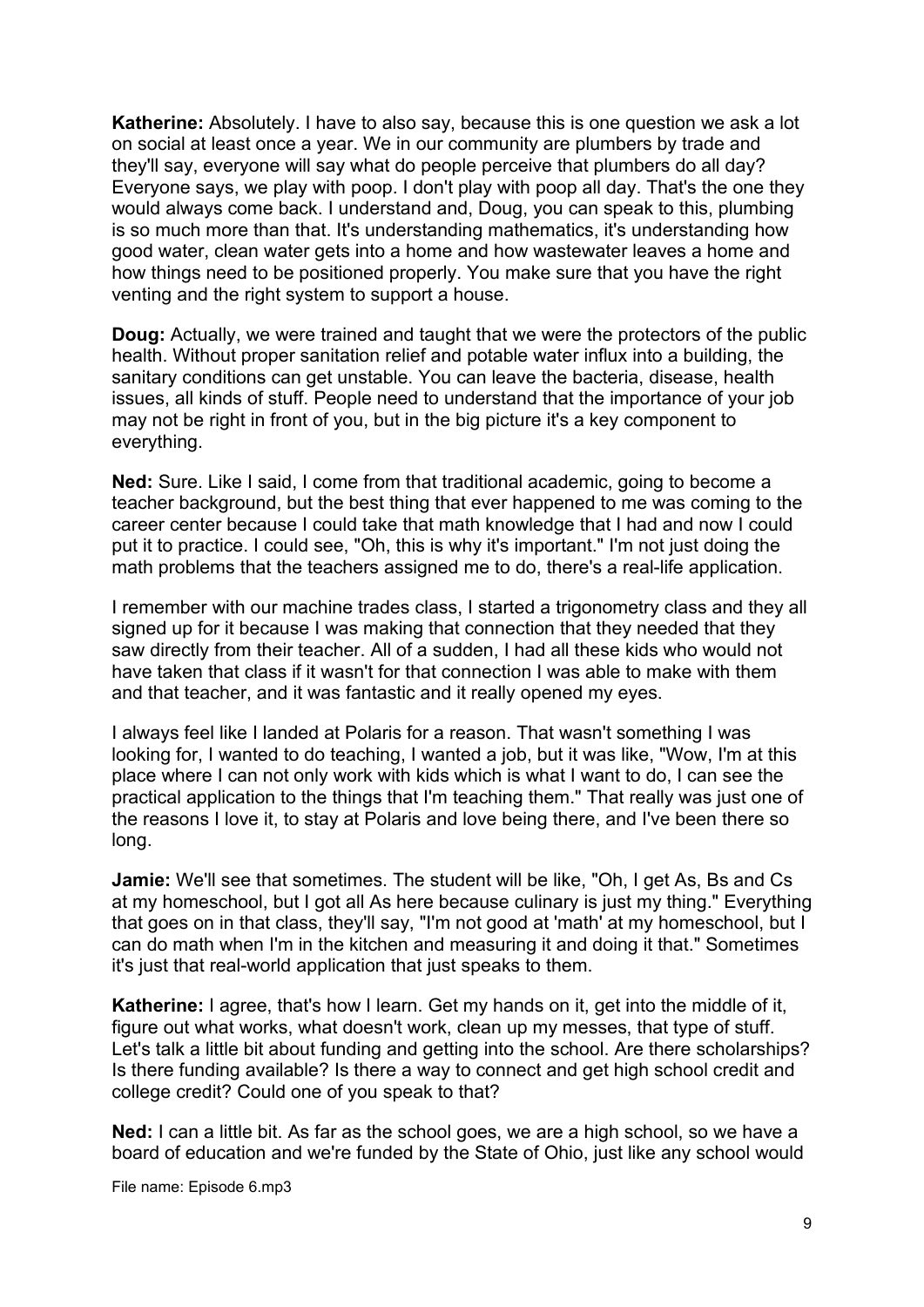be in the State of Ohio. The only thing that students have to worry about is they come to our school are fees. When I say fees, I'm talking about like material fees. What products are they going to be purchasing or what uniforms are they going to be wearing that are going to be used in that classroom?

Even when it comes to that, we always say, "If the only problem, if the only concern you have in coming to Polaris is the fees that you're going to have to pay, sign up. We'll figure it out." Certainly, there are some programs like our chef training program with a restaurant. That makes a bit of money and so they can afford to buy some of those things and reduce those fees. From that standpoint, money shouldn't be a problem from the high school end of it. Just come to us, we'll figure it out, and those dollar amounts aren't crazy. You know what I mean? It's something from \$30 to \$200, \$300 at the most, I would say.

**Jamie:** It's a public school like and any other school, they just choose to come to us for that programming. Juniors are with us in the morning and then seniors are with us in the afternoon. The homeschools bus them, or the students can choose to drive themselves to campus. For adult ed, it's like a-- that would be anybody that is aged out of being able to go to high school or maybe a high school graduate that's coming to Polaris and participating in the adult ed programs.

They do have tuition similar to like a community college or like any type of training program, but they're able to use financial aid for that. There's a financial aid representative on staff that can help them do their fast fund, other things like that that they would need and that pays their tuition, or if that's their choice and they're able to do and they want to pay out of pocket, they can.

**Katherine:** Well, that's a great transition into what a typical day looks like for a student, because I believe you have more flexibility with students so if they do have to pay for their tuition or they're aged out of the high school, they can have the ability to work and go to school at the same time because there's that flexibility. Can you talk a little bit about what does a typical day look like for someone who is post high school?

**Jamie:** Our programs are offered in a variety of options. Some days we will have, like right now, we have a full-time HVAC program that's running. Students come 8:00 to 4:00 or 4:30, I think. They break for lunch, they do breaks, but they're in the classroom Monday through Friday and that's their programming. There's also, I want to say, an evening portion. Sometimes people are needing to work full-time and then they want to up their skills or train in a new area.

A lot of our programs are offered in the evening. You could work a nine-to-five income for that portion. I know our police academy is an evening academy, so it's a part-time academy. You're not full-time in classes, you're a part-time academy. I think there are 5:00 to 10:00, whatever their schedule is in the evening. I don't know off the top of my head if we have stuff on the weekend. We also have a lot of community classes. Maybe you just want to come and make stroganoff with Fran and you can sign up for that Saturday class.

**Katherine:** Oh, so cool.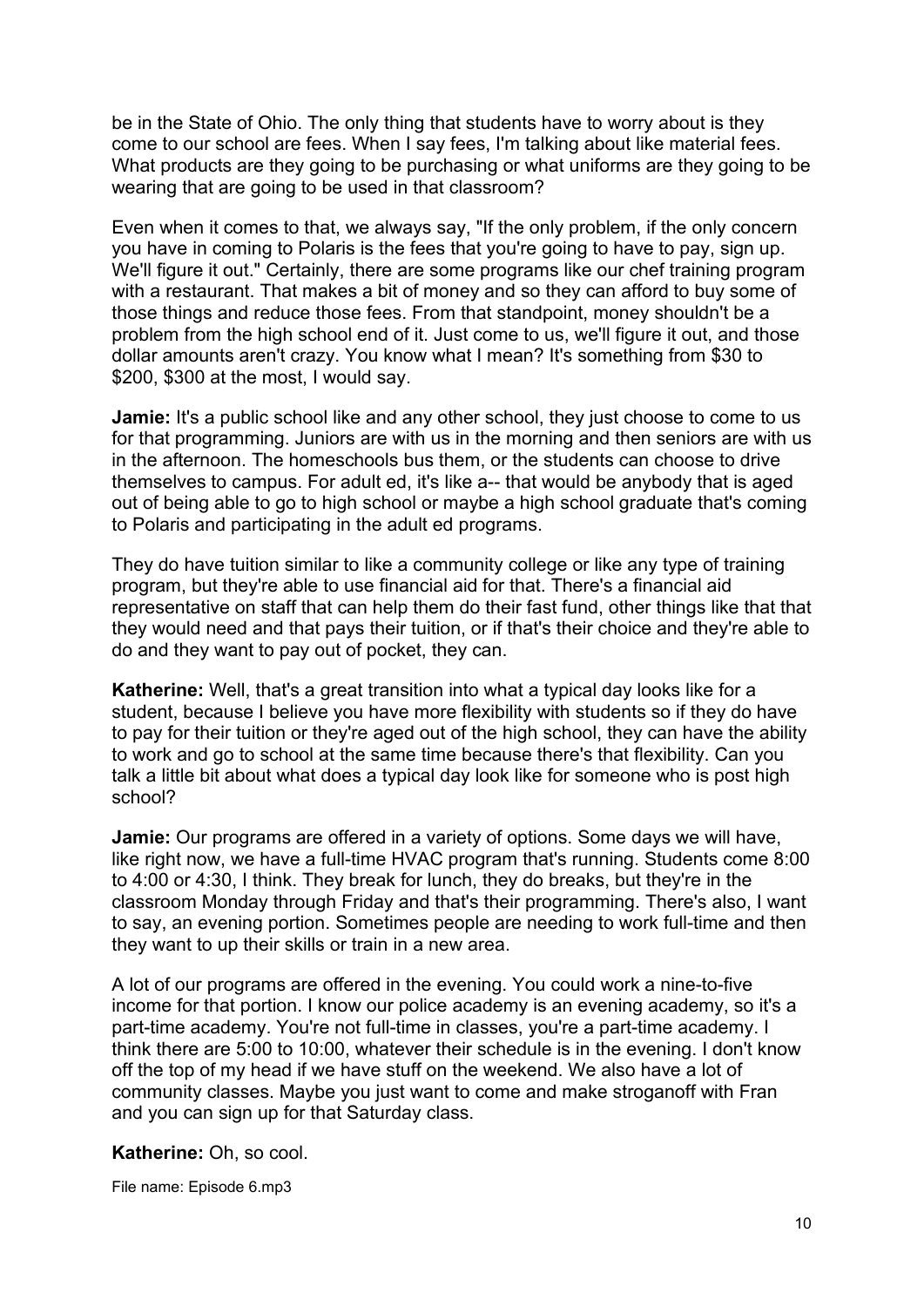**Jamie:** There's community things like that. Our catalogs get mailed out in the communities that we serve specifically with our adult ed. They just have different start times depending on how many weeks their program is and things like that.

**Katherine:** Oh, that's great. Can you talk a little bit, Ned, from the high school standpoint what a typical day looks like?

**Ned:** Well, so a typical day for one of our juniors or seniors is so they're with us for three hours for their program. The juniors come in the morning for three hours and the seniors come in the afternoon. Typically, usually probably the first 45 to 60 minutes are what we would call maybe theory, which is the book stuff where you have to sit down and talk about the theory behind what you're going to do.

Then the rest of that time is usually in some sort of lab setting. They're going to get in, get their hands dirty, weld, work with sheet metal, masonry, whatever that is, take the blood pressure, phlebotomy, all that kind of stuff, work with hair. Then they go off to do their academics at their homeschool, whether it's math, English, all that kind of stuff. Now, in the senior year, it's the same thing except depending on the program and depending on the students how they've done and where they are in the program, they have the opportunity to go out to work.

We have a department that works with them to do that, to set up partnerships where the teacher and the the staff at Polaris work with the company to say, "This is what we're expecting and what we want their experience to look like." Then we're going to allow that student to go out and work for X amount of hours during the school day. Typically, that will also extend past the school day as well. Some of those kids-- Also in the summertime as well, I should say, I skipped over that, between the junior and senior year, there's internships that-

## **Katherine:** Oh, great.

**Ned:** -some of the programs have had and have the opportunity to go and work for like 20 to 30 hours a week in that field to prep them. That gives them, the employer, an opportunity to see the kid at work, and it also gets the kid an idea, "Okay, this is what it's like to work here." It can be different and we're always open and flexible to talk about what the schedule looks like. We want to work with the kids because as we said, every situation is different and there is no typical. We try to have the attitude at Polaris, "Okay, let's sit down and listen and try to figure this out," so if there's something that makes sense, we want that. If there's an opportunity, we want that opportunity for that kid.

**Katherine:** For that senior year, how do you go about finding those employer connections for your students?

**Ned:** Well, right now, it's not a problem in that we--

**Jamie:** I was going to say, we'll take some--

[laughter]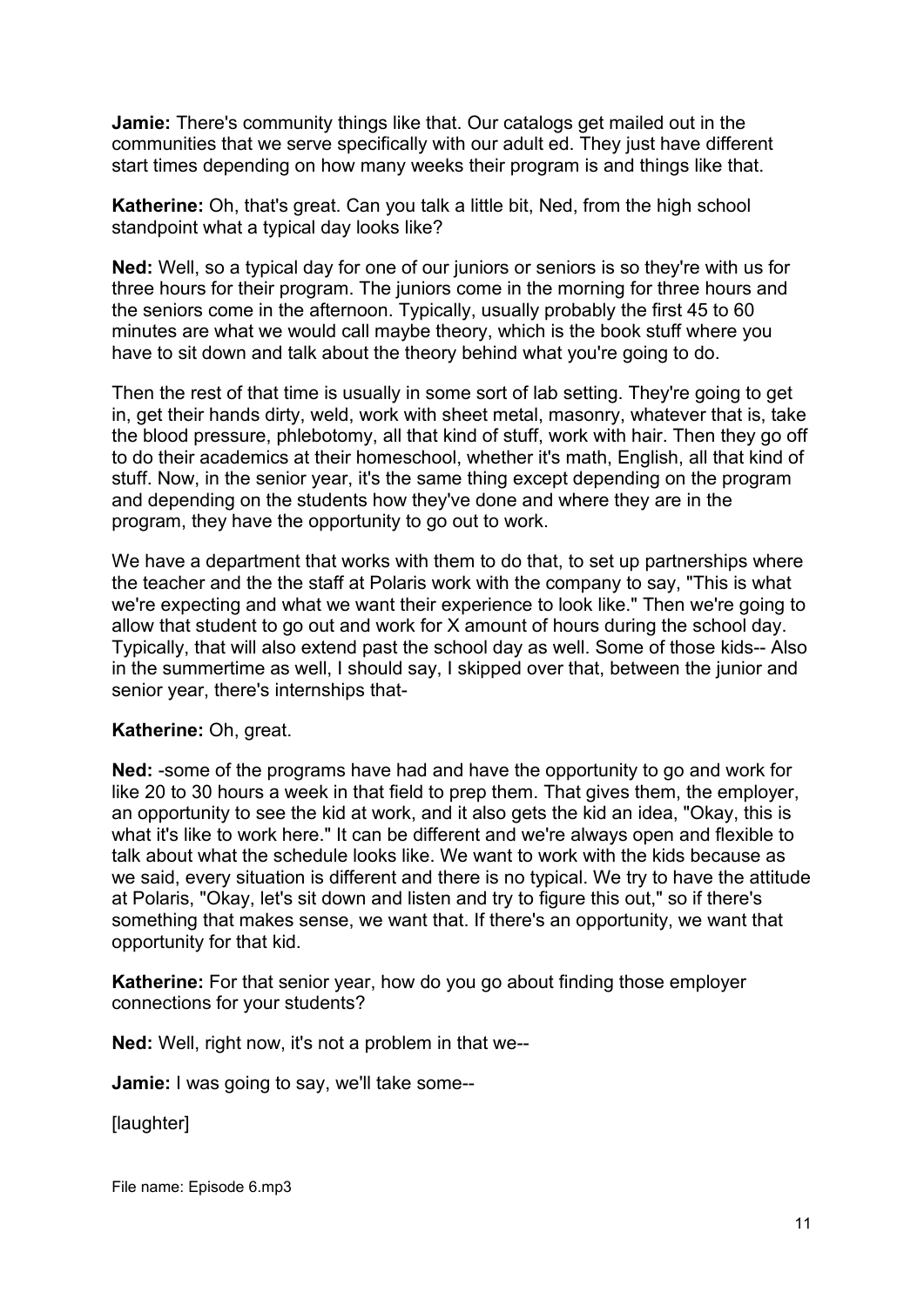**Ned:** Employers reach out to us. We also have a job board, just a general job board. People are constantly reaching out to us to talk about opportunities. Then like I said, in that department, we have people that work for those relationships.

#### **Katherine:** Sure.

**Ned:** Those are all different kind of levels too. "Hey, I'm going to come work for you." "Hey, I'm going to come to Polaris and help you." Some of these companies-- Like our welding instructor used to be an educator at Lincoln Electric. He's got a relationship with them. There are just different companies that come and help out.

Part of our advisory boards, each one of our programs has an advisory board where it's made up of community members in that field to- it's an advisory board, to advise us. This is how we should do things. This is what's going on in the industry. Make sure you have this equipment or you have this knowledge, or you have this type of training so that when they come to us, it's going to be appropriate and they're going to be ready to go.

**Jamie:** Right. To the sense of, they're high school students, right? Some companies don't really understand what that's like to have a 16, 17, 18-year-old adapting to that and having the training and the supervision. People say that all the time, like, "Oh my God, I want somebody." I'm like, "Have you ever worked with a high school student?" or different things like that. I think finding that right fit, what do you have as a need for a company and working together with us.

It's not like its a silo thing, but to Ned's point, we also do a lot of customer service at Polaris. Our restaurant is now open and so is our bakery. What is that? I think Wednesday, Thursday, Friday, people from the community make a reservation and come in. Our culinary students are baking students, run a restaurant and a bakery. They're getting that experience hands-on and so many of them work on their own. Our cosmetology opens up and does customer service as well. There's a lot of opportunities for them to do it outside as well as opportunities that we provide at the career center as part of the program.

**Katherine:** Some of the conversations that we've had with some of the plumbers who are local here have said that sometimes that's their biggest challenge, is to find people to come in and who really want to do some of the work. Maybe having that connection and whether it's through Polaris, through Oatey, to them to be able to say, "Hey, take a summer and bring on an intern and see how it fits for both of you."

I think that there might be some opportunities where a lot of our plumbers work with. I'm thinking of Chris Sbrocco who works with Perry Schools. He helps their shop department build a house throughout the year. I think that there's maybe a possibility for us to be able to partner on something like that where we can really help maybe ties those connections because we've got a direct dialogue to some really awesome plumbers in the market and could help some students who were interested in really getting hands-on and learning what it's like.

**Jamie:** I wrote a really good note, like shadow, you don't know what you don't know.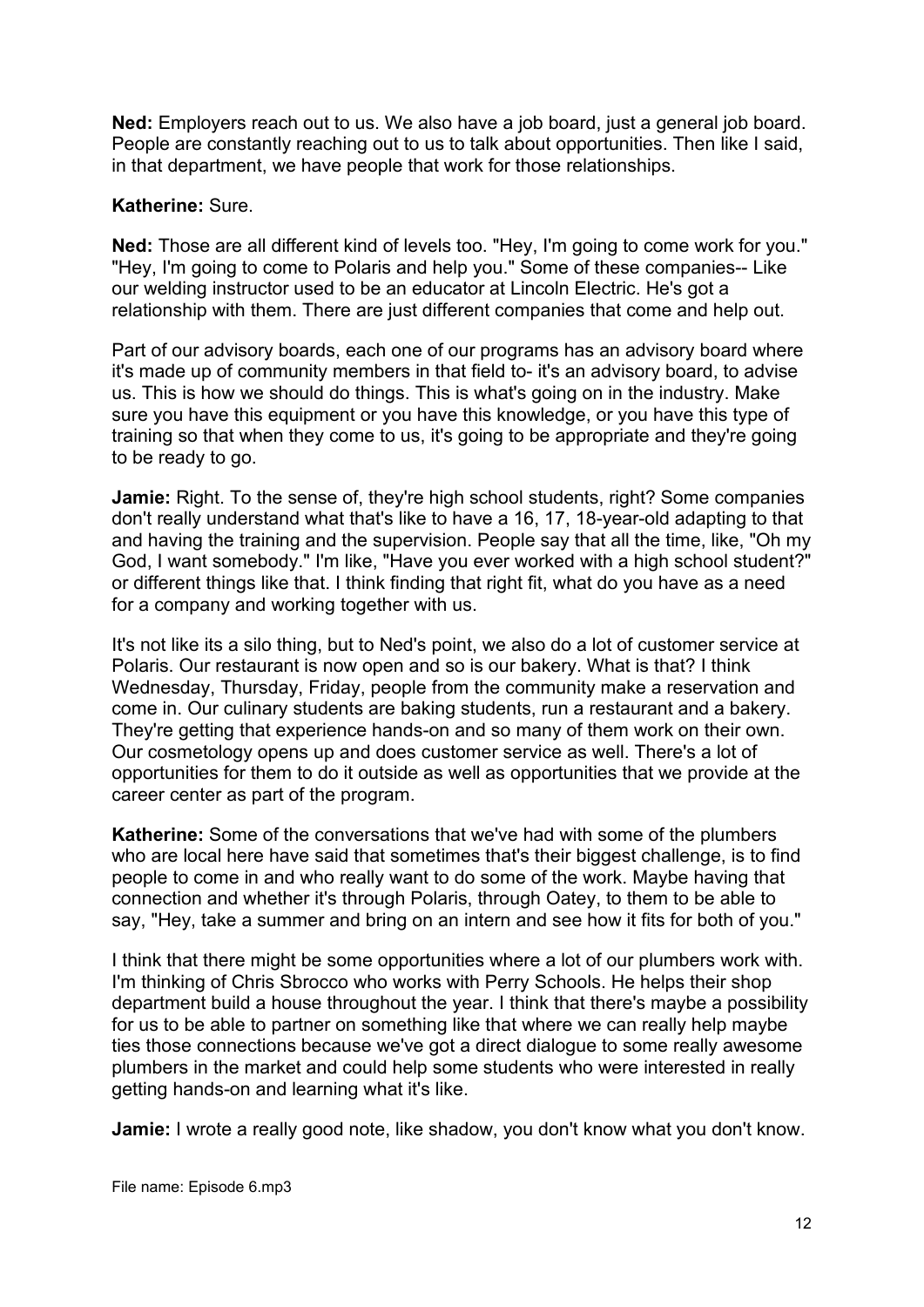## **Katherine:** Absolutely.

**Jamie:** Can you come and hang out with somebody, say, "This is my choice. I think this is really interesting"? Then kids that are saying, "No, it's not really my jam." Then they go off and try something else and then signing up for that opportunity.

**Katherine:** Doug, that's how you started your career, right? You sat and watched.

**Doug:** Yes. I actually watched an HVAC guy replace a furnace and I was fascinated by it. He actually hired me and paid me a few dollars to help him disassemble. From there, I started off and I enjoyed working with my hands and ended up becoming a master plumber. Then the greatest of all, I ended up here at Oatey. Well, I'm the fix. Look at me.

## [laughter]

**Ned:** I think it's important that that relationship you talk about about, about you're connected with someone who's showing you the ropes. Also, the nice thing about when we have these partnerships is as the guidance counselor, part of what I deal with is social-emotional stuff and helping kids deal with the things that we all have to deal with in life. Sometimes employers don't know how to deal with that or aren't ready to deal with that because we're at work, let's just work.

The reality is, with high school kids, so we're there to help with that. I can maybe talk to them in a way or help them figure out, the student figure out, "Okay, I need to be more resilient in this way. I need to do these things." I can provide that for them and help them with that because working with teenagers can be frustrating. Sure. There's a lot of great things, but they can be frustrating.

**Katherine:** Sure. No, that makes sense. We're going to round it out today talking about giving some messages. I'm really looking at, what could be some key pieces that we could help drive awareness to the youth today about the trades? What can we do as a brand and what can we ask our partners to do as well to really help in this initiative to communicate more about the value of the trades today?

**Ned:** Well, it is difficult, but it is about getting out there and letting people see what you're about. To me, it's finding ways through social media, through podcasts, through just get the word out there so people are aware of the brand and what you do and how it is different. I think people still have an idea of what the trades are that isn't necessarily accurate.

When you're talking about plumbing and the importance, that's important stuff. It's not just doing a job that needs to be done. There's a real important reason to do this, and that's true for all of these programs. One of the things I love is, I'm a mentor teacher as well, so when I go in to see a new teacher, I go in to observe them, I get wrapped up in the lesson because this is stuff I don't know. I love it.

I come from an engineering family. How things work is interesting to me. I forget to watch how they're teaching and I'm just taking it in because I love it. It's just getting that message out there. That's the hardest part. How do you do that? It is social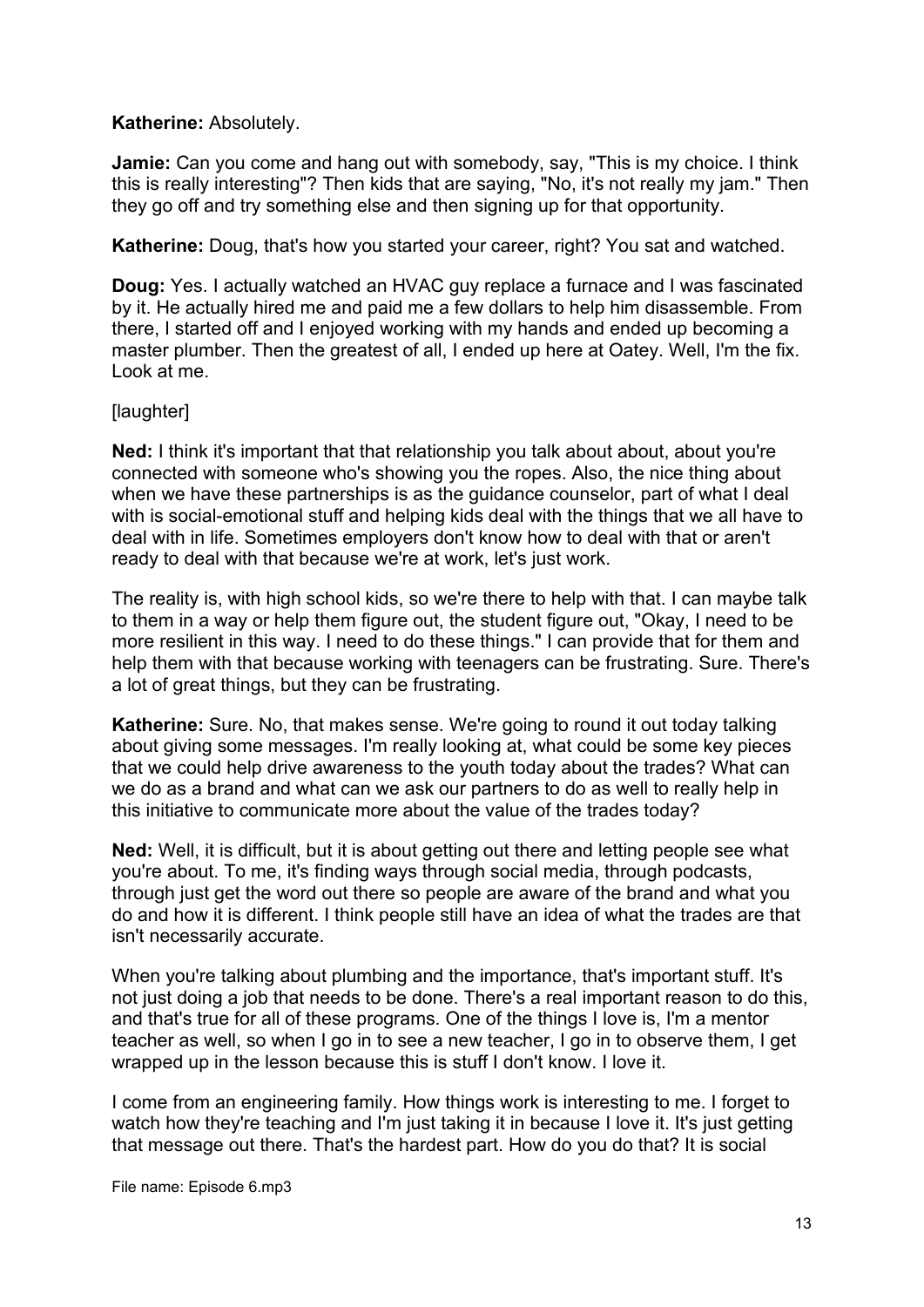media, podcasts, but also open houses, job fairs, all that kind of stuff. You just got to get the message out and going back to making that connection with people.

# **Katherine:** Yes, that's great.

**Jamie:** I think what you're doing now, you guys reached out to us and just said, "Hey, we're doing this podcast. We want to have this conversation." While we're trying to just come onto the conversation, I'm like, "I can't wait till we're talking about blah blah blah," after we're done. What did I need to know about the company? I'm googling you guys. I've been in workforce for over 10 years and I didn't know all the things I didn't know. I remembered someone for manufacturing works that, like, "Hey, we're doing placement with Oatey," and I'm like, "Who? What?" It's having that conversation, creating the pipeline, us having the positive conversation, "Hey, we work with these individuals at Oatey."

Have a conversation with them. Maybe you've got a couple of students that are just looking to get a good position at a company that has a good culture, that's going to take care of them as an individual. It might seem small to just have a couple of different segues with maybe three school districts is your goal for two years. We have that connector, where somebody's going to call me like, "I've got these three students. Can they just come and take a tour? What opportunities do you guys have open?"

Polaris has a job board that will send-- I think gets jobs out until the last three years of graduates are in our system, and we blast job postings. Getting into different communication boards like that, we'll tag you to let people know who you guys are, where you're at, what you can do for people, it's about that relationship. You can say, "Hey, we're really looking for X, Y, and Z, and call us."

"We don't have anything but let me call this person." That kind of thing. We have that all the time. I think I had my dentist email me last year and I didn't even know I had a new connector, it was mine. She's like, "So and so from this school told me you were so great and I'm looking for this." I'm like, "I think you're my dentist," and then it was like, "Oh, that person remembered that I'm at a different place where her program didn't have dental." Making those connections, and just being a good person that's going to connect you with other people that are looking to do the right thing by others.

**Katherine:** Well, we've talked about that the purpose of this podcast is to have conversations and I think by having this conversation, we've learned a lot about every one of us today, and some things that we're gonna take away. Not only are we going to have a conversation, but my goal and Doug's goal is to make things actionable out of here. Looking forward to really growing that partnership. I just want to thank both of you, Ned, Jamie, for coming today and joining us on *The Fix* for just an awesome conversation around Career Center at Polaris, and thank you so much.

**Ned:** Thank you. You're welcome. Thanks for having us.

**Jamie:** Thanks. Nice to be here.